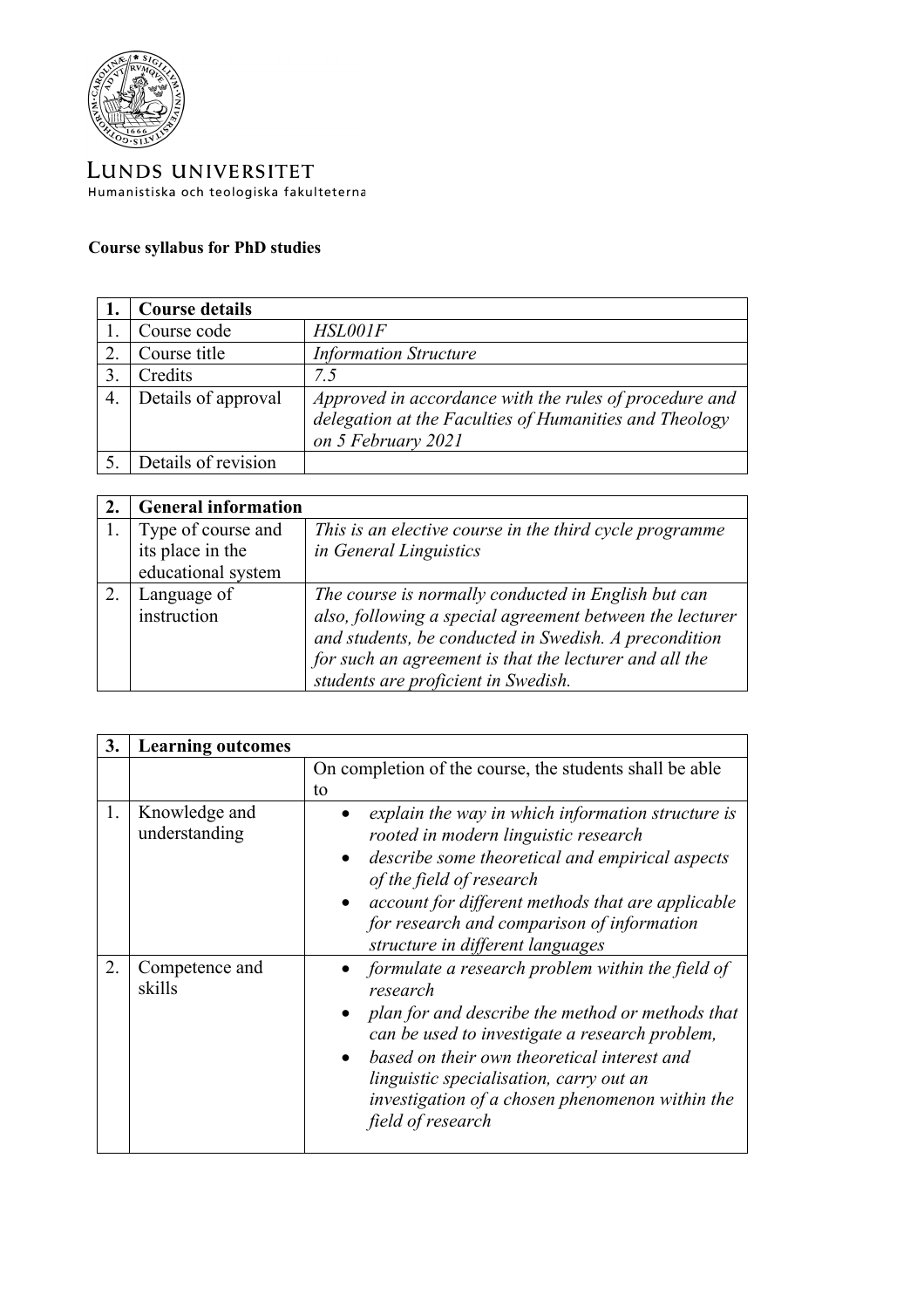|                              | $\mathcal{P}$                                                                                                                                                                |
|------------------------------|------------------------------------------------------------------------------------------------------------------------------------------------------------------------------|
| 3. Judgement and<br>approach | critically review the suitability of a theoretical<br>framework, description of empirical phenomena<br>and selection of research methods in their own<br>and others' studies |

|    | <b>Course content</b>                                                                               |                                                                                                                                                                                                                                                                                                                                                                                                                                                                                                                                                                                   |
|----|-----------------------------------------------------------------------------------------------------|-----------------------------------------------------------------------------------------------------------------------------------------------------------------------------------------------------------------------------------------------------------------------------------------------------------------------------------------------------------------------------------------------------------------------------------------------------------------------------------------------------------------------------------------------------------------------------------|
| 1. | Brief description of<br>the course and its<br>content including<br>details of any sub-<br>divisions | The course provides an overview of how the information<br>structure's field of research has developed, discusses the key<br>theoretical concepts and presents the field of research's basis<br>in modern linguistics and focuses in particular on grammar in<br>relation to discourse, as well as syntax, phonology, semantics<br>and pragmatics. The course examines the fundamental<br>principles of information structuring that apply to all<br>languages, but also looks at the parameters that justify<br>language-specific strategies. In addition to local strategies for |
|    |                                                                                                     | the structuring of information at clause level, the global<br>perspective is also covered, i.e. information structure in text.<br>The course also presents different methods (such as                                                                                                                                                                                                                                                                                                                                                                                             |
|    |                                                                                                     | introspection, experimental methods, interview methods,<br>questionnaire methods, corpus methods) used within the field                                                                                                                                                                                                                                                                                                                                                                                                                                                           |
|    |                                                                                                     | of research. The students carry out an investigation of an<br>empirical phenomenon in one or more languages based on a<br>selected theoretical framework and focusing on one method.                                                                                                                                                                                                                                                                                                                                                                                              |

| 5. | <b>Teaching and assessment</b>                                                       |                                                                                                                        |
|----|--------------------------------------------------------------------------------------|------------------------------------------------------------------------------------------------------------------------|
|    | Teaching methods<br>employed including<br>details of any<br>compulsory<br>components | Teaching is in the form of lectures and seminars.                                                                      |
| 2. | <b>Examination details</b>                                                           | Assessment refers to participation in seminars, an oral<br>presentation and a concluding individual academic<br>paper. |

| 6. | <b>Grades</b>                                           |                                                                                                                                                                         |
|----|---------------------------------------------------------|-------------------------------------------------------------------------------------------------------------------------------------------------------------------------|
|    | Grades                                                  | Students are awarded one of the following grades: Fail                                                                                                                  |
|    |                                                         | or Pass                                                                                                                                                                 |
|    | Grading of the<br>complete course                       | The requirement for a grade of Pass for the whole<br>course is participation in seminars and a grade of Pass<br>on the oral presentation and individual academic paper. |
|    | Modules and<br>variations in grading<br>(if applicable) |                                                                                                                                                                         |

| $\overline{7}$<br>Required<br>reading |
|---------------------------------------|
|---------------------------------------|